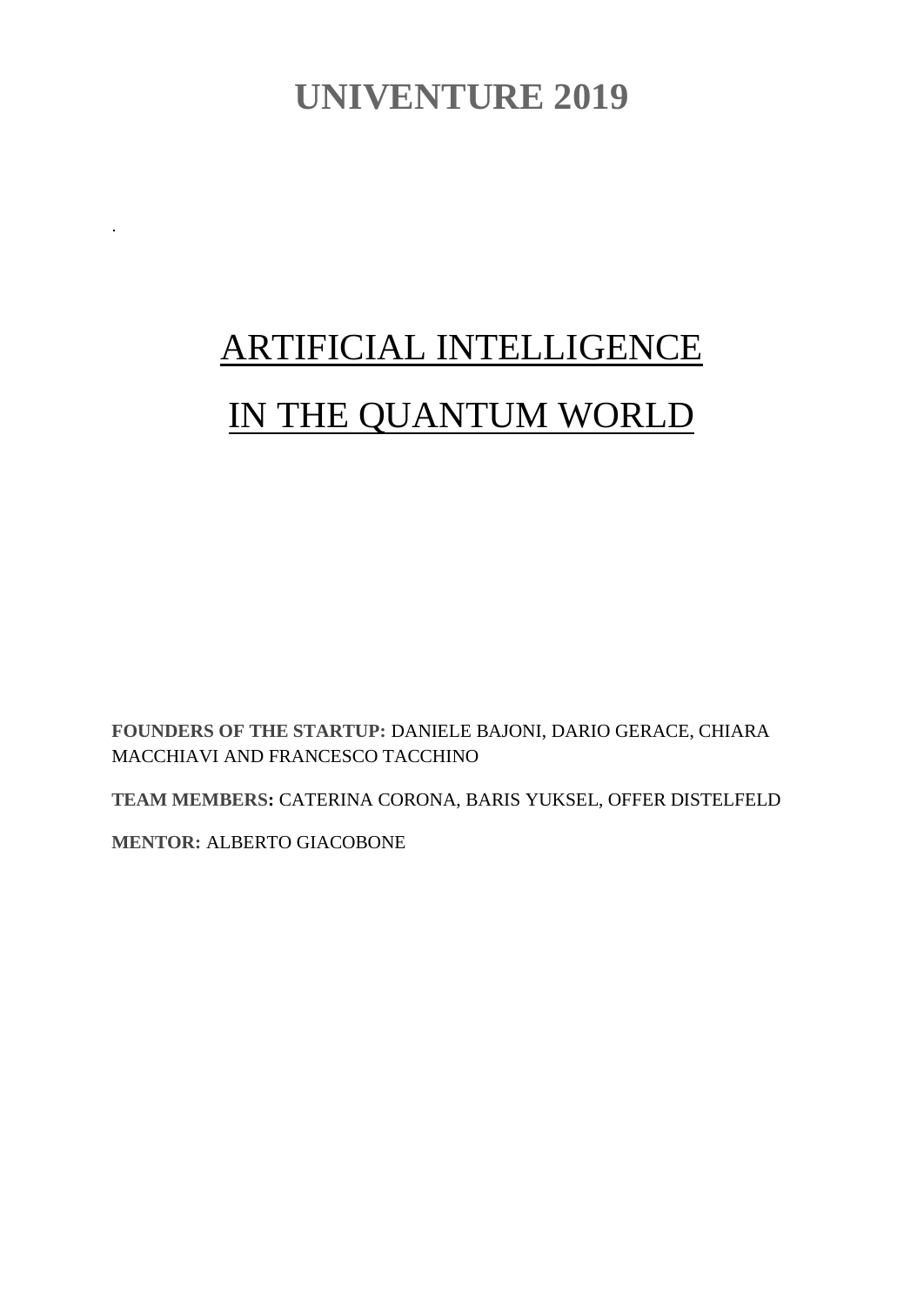## **SUMMARY**

| 1.                    |        |  |  |
|-----------------------|--------|--|--|
|                       | 1.1.   |  |  |
|                       | 1.2.   |  |  |
|                       | 1.3.   |  |  |
| 2.                    |        |  |  |
|                       |        |  |  |
|                       | 2.1.1. |  |  |
|                       | 2.1.2. |  |  |
|                       | 2.2.   |  |  |
|                       | 2.2.1. |  |  |
|                       | 2.2.2. |  |  |
|                       | 2.3.   |  |  |
| 3.                    |        |  |  |
| $\mathcal{A}_{\cdot}$ |        |  |  |